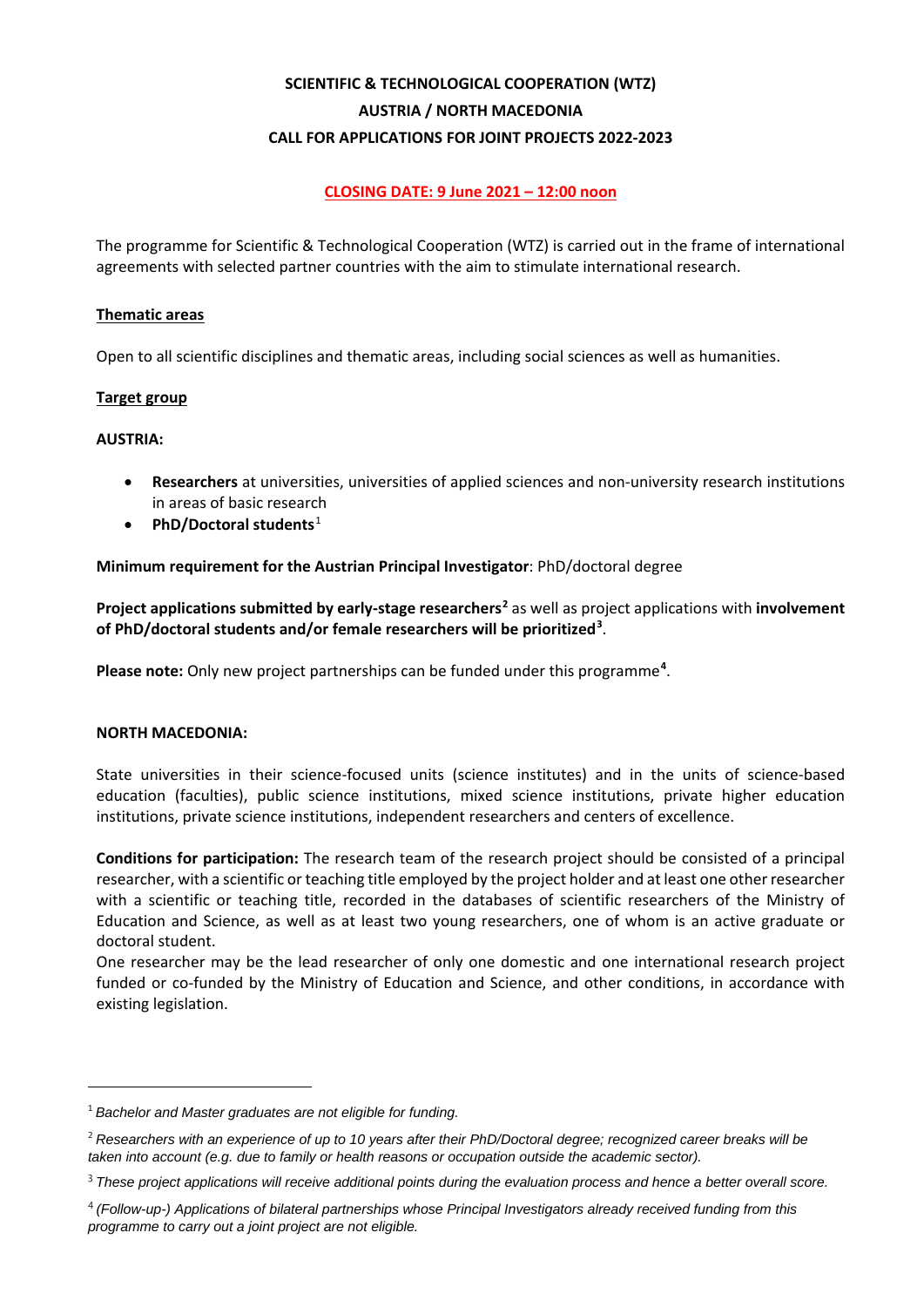# **Funding**

Funding will be provided for the **mobility of researchers to carry out bilateral research projects**. **In Austria** up to EUR 2,000.- per project of the granted funding may be applied for **project-related material costs**.

# **Project duration: January 2022 until December 2023**

**Funding mode:** The sending side covers the travel expenses whereas the accommodation expenses will be financed by the hosting side (and vice versa).

#### **Please note: Research stays in both countries are obligatory.**

Funding will be provided for activities within the scope of these guidelines only.

# **AUSTRIA:**

#### **Funding amount:** *max.* **EUR 9,000.-** per project

#### **Eligible costs:**

o *Travel expenses:* Travel costs (economy class) will be reimbursed based on submitted invoices.[5](#page-1-0)

- o *Accommodation expenses:*
	- Researchers: **EUR 100.- per working day for up to 14 days** OR  **EUR 1,400.- per month** for long-term stays **between 14 days and 3 months** maximum
	- PhD/Doctoral students**: EUR 100.- per working day for up to 12 days** OR  **EUR 1,250.- per month** for long-term stays **between 12 days and 3 months** maximum.
- o *Project related material costs:* **max. EUR 2000.-** as part of the granted maximum budget based on submitted invoices.<sup>[6](#page-1-1)</sup>

# **NORTH MACEDONIA:**

Project proposals in all scientific fields must be submitted in two copies on forms prescribed by the Ministry of Education and Science. Templates (ОБ1 and Application Form for Call for Proposals) for submitting project proposals are an integral part of the Call [\(www.mon.gov.mk\)](file://oeadfile01/icm$/030%20-%20F%C3%96RDERPROGRAMME/29%20-%20WTZ/Nordmazedonien/Projekte%20Nordmazedonien%202022-23/01%20Ausschreibung/www.mon.gov.mk).

# **Application process and content**

It is up to the applicants to find suitable partners in the respective country.

**Applications must be submitted both in Austria to OeAD and in North Macedonia to the Ministry of Education and Science.**

Only applications submitted in time in both countries are eligible for funding.

<span id="page-1-0"></span><sup>5</sup> *For trips up to seven hours bus and train shall be used. Travelling by private car will be reimbursement with the value of an economy class train ticket (proof of ticket price required).*

<span id="page-1-1"></span><sup>6</sup> *Only project-specific material costs will be reimbursed, that are essential to carry out the research project and that go beyond the resources made available from the research institution's infrastructure. Infrastructure or basic equipment of research institutions cannot be funded.*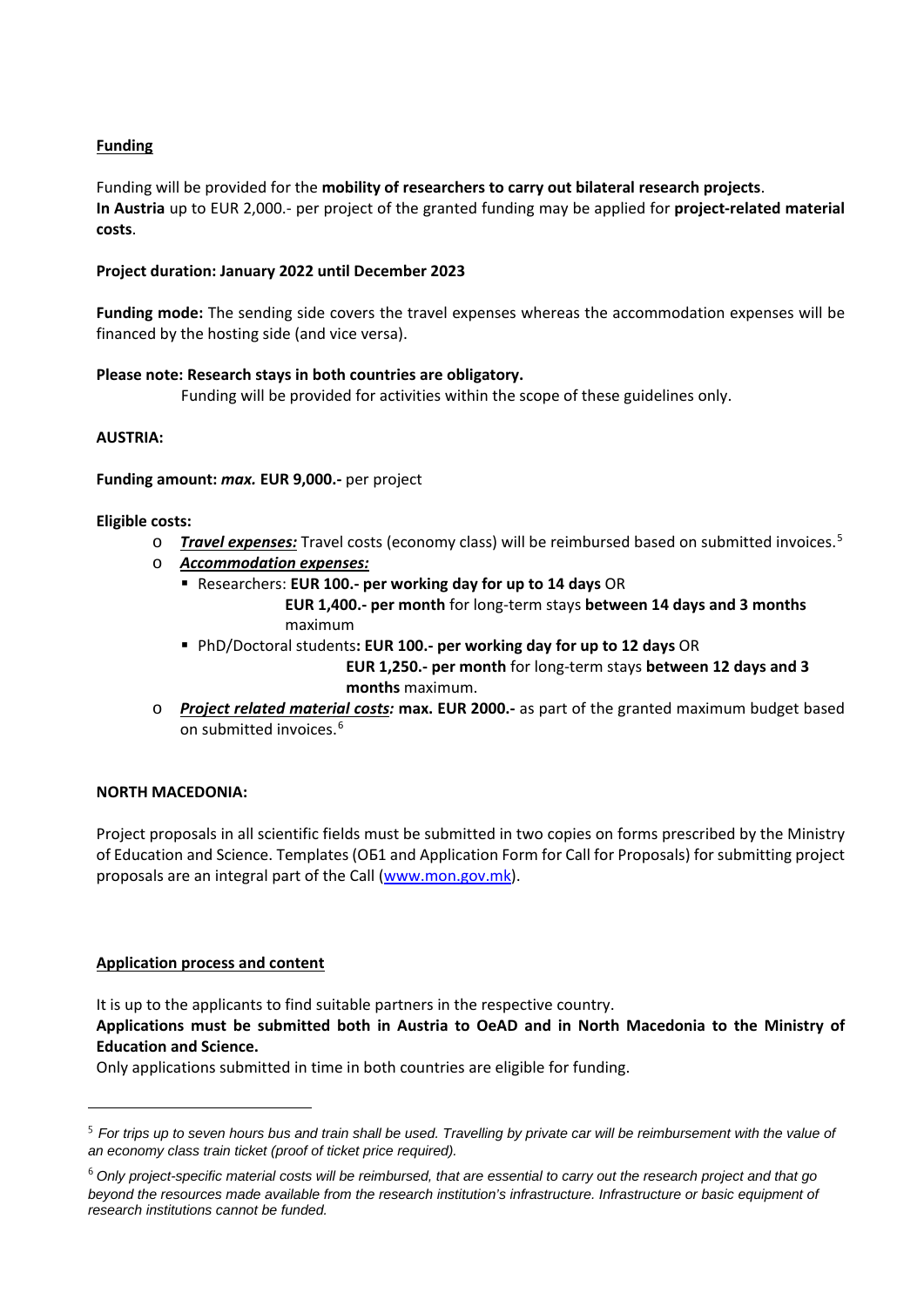*AUSTRIA:* Electronic application only [*[web-link](https://asp.sop.co.at/oead/antrag?call=MK2022)*].

**Content:** (in PDF format)

- o Brief academic CV of each **Austrian** project member
- o List of relevant publications of the last 2 years on the **Austrian** side
- o Project description including methodology (about 3 to 5 A4 pages)
- o Brief description of the partner institutions
- o Brief description of the project tasks of **ALL** project members (Austrian and Macedonian)
- o Further cooperation perspective

#### **NORTH MACEDONIA:**

Maximum funding: **EUR 7,000.-** per project.

Macedonian side will cover the travel costs of persons sent to Austria and the accommodation costs of persons hosted.

Austrian scientists and experts will be paid in accordance with the current Macedonian legislation for funding of bilateral projects with the budget in the amount of MKD 400.000 (equivalent of approximately  $\epsilon$  7.000) per two years /per project.

# **Evaluation criteria:**

- **Scientific quality** of the proposed research project incl.
	- o Feasibility of the joint research plan
	- o Adequacy of the scientific method
	- o Qualification of the scientists/research teams involved **(max. 25 points)**
- Perspective for **further joint cooperation activities (max. 15 points)**
- Project applications will receive up to 10 points additionally,
	- o Either if **submitted by early-stage researchers**<sup>2</sup> (+10 points)
	- o Or if **involving doctoral students/early-stage researchers**<sup>2</sup> (+5 points) and/or **female researchers** (+5 points) **(max. 10 points)**

Maximum score: 50 points

#### **Funding decision**

Based on national evaluations in Austria and in North Macedonia a joint shortlist will be prepared. The **funding decision** will be taken by the Austrian-Macedonian Joint Commission on Scientific and Technological Cooperation and **announced presumably by** December 2021.

#### **Reporting and publications**

**Scientific and financial reporting on the project is obligatory:**